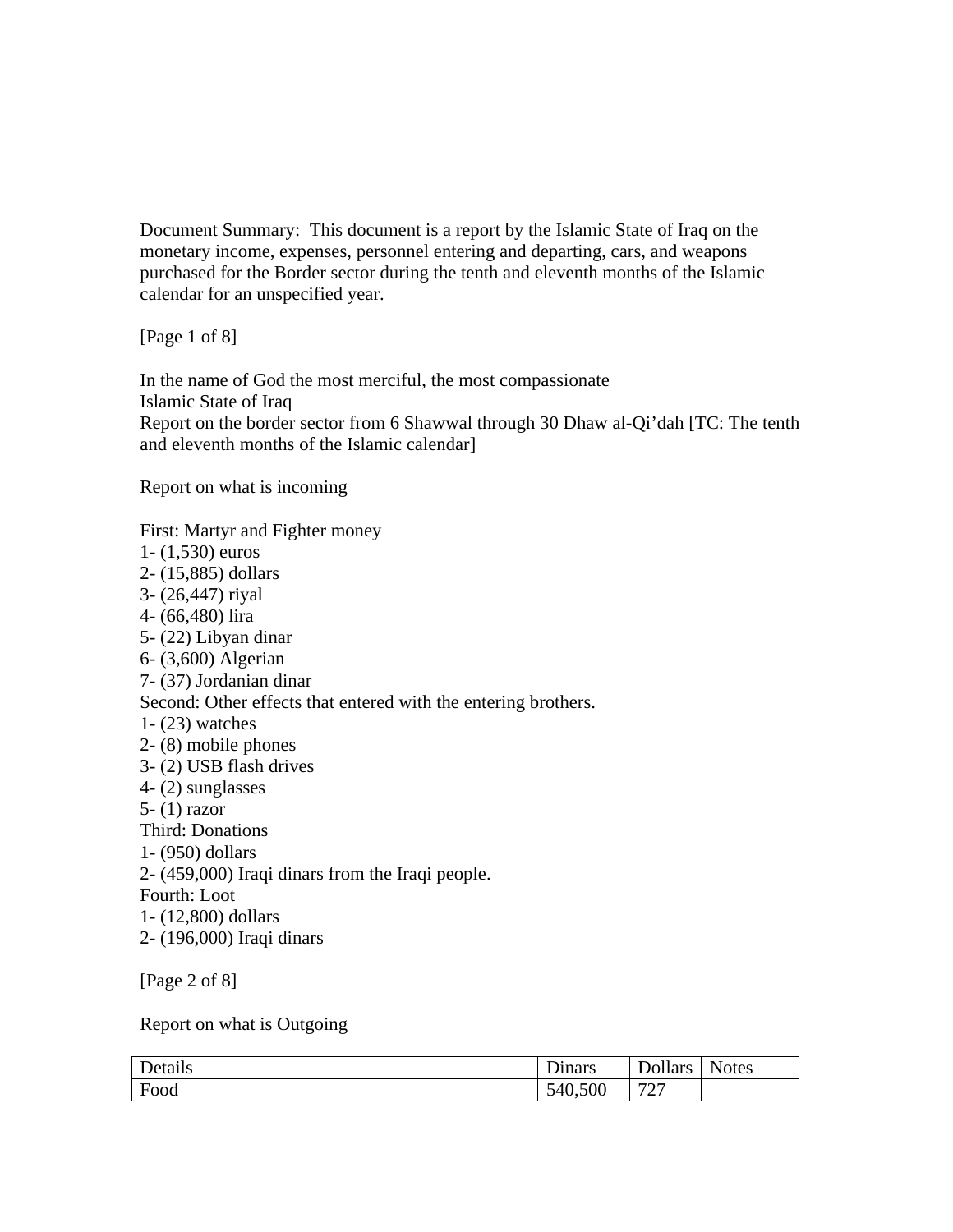| Fuel                                               | 1,434,800 | 950    |             |
|----------------------------------------------------|-----------|--------|-------------|
| Guesthouses                                        | 1,875,250 | 1,104  |             |
| Weapons                                            | 1,000,000 | 6,300  |             |
| The brother's salaries                             | 1,300,000 | 3,800  | 21,000 lira |
| Movement [TC: transportation] and maintenance      | 912,000   | 2,440  |             |
| Release a prisoner                                 |           | 2,500  |             |
| Debt of Abu-Muthanna                               | 90,000    |        |             |
| Aid for one of the incoming brothers (al-Ansar)    |           | 200    |             |
| Return of the immigrant brothers                   |           | 1,000  |             |
| Returning the money to one of the fighter          |           | 1,600  |             |
| Marriage assistance                                |           | 1,000  |             |
| Returnable debts                                   | 84,000    | 11,235 |             |
| Compensation for the al-Ramadi administrator's car |           | 1,000  |             |
| Distribution official Abu-Sufiyan                  |           | 800    |             |
| To Abu-'A'ishah Abu-al-Tanf                        |           | 400    |             |
|                                                    |           |        |             |
| Mobile phones and cards                            | 233,000   |        |             |

[Page 3 of 8]

| Leasing binoculars               | 50,000  |       |
|----------------------------------|---------|-------|
| Expenses for the martyr brothers | 125,000 |       |
| Other expenses                   | 15,750  |       |
| Release a prisoner               |         | 1,100 |
| Paid to Abu-Khalid               |         | 100   |
| Paid to Abu-Husayn               |         | 100   |
| Forger                           |         | 2,400 |

[Page 4 of 8]

Report of the Brothers Entering and Leaving

(114) brothers entered the Islamic State of Iraq from border sector number (1)

- Of them (7) to Tall 'Afar
- (10) Baghdad
- (7) al-Anbar
- (16) Salah al-Din
- (2) Media Baghdad
- (11) al-Fallujah
- (9) Kirkuk
- (8) Fighters Salah al-Din
- (3) al-Rutbah

- (21) Brothers to al-Mosul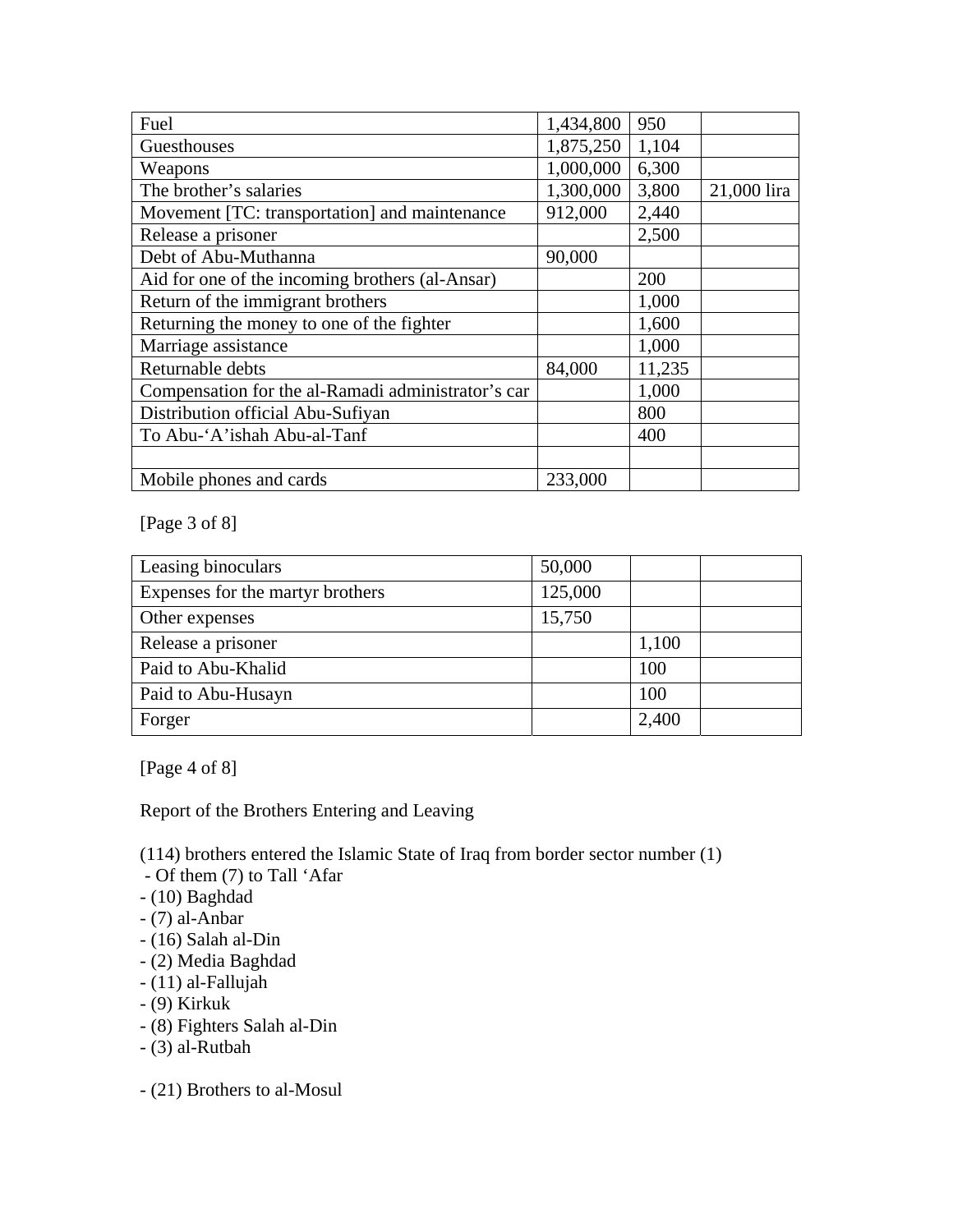- (13) Brothers to al-Qa'im

- (3) Brothers to Rawah
- (1) Brother to Ba'aja
- (2) Brothers to work with the border sector
- (5) Brothers left from the Islamic State of Iraq
- Of them (3) brothers left for medical treatment
- (2) Returning martyrs [TC: likely returning to their homelands]

[Page 5 of 8]

Car Report

- (1) 2005 Toyota four wheel drive pickup [TC: belonging to] Abu-Shanab
- (2) 2005 Pickups
- (1) 2002 pickup
- (1) 2003 pickup
- (1) 1999 pickup
- (1) 2004 pickup
- (1) 2003 Kia
- (1) 2001 Sani [TC: Unknown vehicle type, possibly Sunny]
- (1) 2002 Toyota sedan [TC: Super]
- (1) 2001 Tanker
- (1) 2001 Awral [TC: Unknown vehicle type]
- (1) 1988 Nissan freight truck
- (1) 2003 Pickup
- (1) four wheel drive pickup

[Page 6 of 8]

Weapon Report

- (19) Kalashnikov barrels [TC: or ammunition pouches]
- (3) PKC
- (1) American Baktah [TC: packet?]
- (2) Barnu [TC: Unknown weapon]
- (1) Barnu belt [TC: Unknown weapon item]
- (7) Launchers
- (3) Launcher barrels
- (15) Kalashnikovs
- (175) Pistol rounds
- (10) Pistol
- (11) PKC box
- (1) Scope
- (1) Dushka
- (8) Dushka belts
- (3) Jisi box [TC: Unknown weapon item, possibly GC]
- (1) mortar
- (22) mortar shells